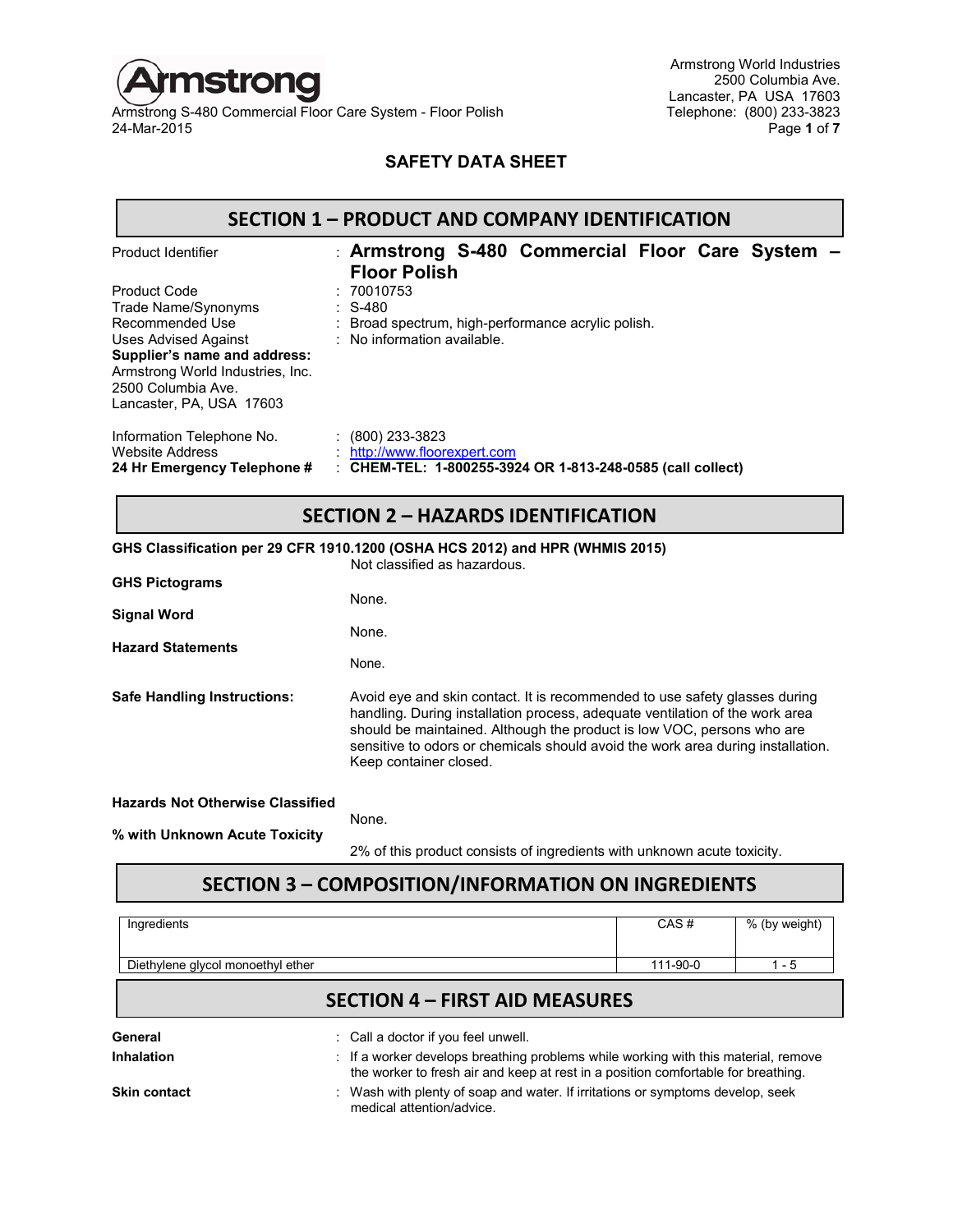

Armstrong S-480 Commercial Floor Care System - Floor Polish Telephone: (800) 233-3823<br>24-Mar-2015 Page 2 of 7 24-Mar-2015 Page **2** of **7**

Armstrong World Industries 2500 Columbia Ave. Lancaster, PA USA 17603<br>Telephone: (800) 233-3823

| Eye contact                                                             | : Rinse cautiously with water for several minutes. Remove contact lenses, if present<br>and easy to do. Continue rinsing. Get medical advice/attention. |
|-------------------------------------------------------------------------|---------------------------------------------------------------------------------------------------------------------------------------------------------|
| Ingestion                                                               | : Rinse mouth. Do NOT induce vomiting. Call a doctor/physician if you feel unwell.                                                                      |
| <b>Notes for Physician</b>                                              | : Treat symptomatically.                                                                                                                                |
| Signs and symptoms of short-term (acute) exposure                       |                                                                                                                                                         |
| Inhalation                                                              | $\pm$ May cause mild, transient irritation to the nose, throat, and upper respiratory tract.                                                            |
| Skin                                                                    | : Symptoms may include mild redness or itching.                                                                                                         |
| Eyes                                                                    | : Symptoms may include mild redness, itching, or pain.                                                                                                  |
| Ingestion                                                               | : None known.                                                                                                                                           |
| Effects of long-term (chronic) exposure                                 |                                                                                                                                                         |
|                                                                         | : Long term exposure may cause skin irritation.                                                                                                         |
| Indication of need for immediate medical attention or special treatment |                                                                                                                                                         |

#### **Indication of need for immediate medical attention or special treatment**

: Difficulty breathing persists after removing the person to fresh air. Any exposure to the eye which causes irritation.

## **SECTION 5 – FIRE FIGHTING MEASURES**

| Suitable extinguishing media                                    | : Carbon dioxide, dry chemical powder, alcohol foam or water spray.                                                                                                                                                                                                                                                                                                                          |  |  |  |  |  |  |
|-----------------------------------------------------------------|----------------------------------------------------------------------------------------------------------------------------------------------------------------------------------------------------------------------------------------------------------------------------------------------------------------------------------------------------------------------------------------------|--|--|--|--|--|--|
| Unsuitable extinguishing media                                  | : Water jet may spread the burning material.                                                                                                                                                                                                                                                                                                                                                 |  |  |  |  |  |  |
| <b>Hazardous combustion products</b>                            | Carbon monoxide, carbon dioxide, phosphorus oxides, hydrogen fluoride,<br>formaldehyde, as well as other toxic vapors and gases which are common to<br>thermal degradation of organic compounds.                                                                                                                                                                                             |  |  |  |  |  |  |
| Special fire-fighting procedures/equipment                      |                                                                                                                                                                                                                                                                                                                                                                                              |  |  |  |  |  |  |
|                                                                 | Firefighters should wear proper protective equipment and self-contained breathing<br>apparatus with full face piece operated in positive pressure mode. Move containers<br>from fire area if safe to do so. Water spray may be useful in cooling equipment<br>exposed to heat and flame. After fires have been extinguished, carefully clean all<br>equipment and surfaces exposed to fumes. |  |  |  |  |  |  |
| <b>Environmental precautions</b>                                | : Small amounts (< 5 gallons/19 Liters) of this product can be safely disposed of<br>down drains.                                                                                                                                                                                                                                                                                            |  |  |  |  |  |  |
| Fire hazards/conditions of flammability                         |                                                                                                                                                                                                                                                                                                                                                                                              |  |  |  |  |  |  |
|                                                                 | : Not flammable under normal conditions of use. Closed containers may rupture if<br>exposed to excess heat or flame due to a build-up of internal pressure.                                                                                                                                                                                                                                  |  |  |  |  |  |  |
| Flammability classification (OSHA 29 CFR 1910.1200, WHMIS 2015) |                                                                                                                                                                                                                                                                                                                                                                                              |  |  |  |  |  |  |
|                                                                 | : Not flammable.                                                                                                                                                                                                                                                                                                                                                                             |  |  |  |  |  |  |
| NFPA Rating                                                     | 0 - Minimal 1 – Slight 2 – Moderate 3 – Serious 4 – Severe                                                                                                                                                                                                                                                                                                                                   |  |  |  |  |  |  |
|                                                                 | Health: 0 Flammability 1 Instability 0 Special Hazards:<br>None                                                                                                                                                                                                                                                                                                                              |  |  |  |  |  |  |
|                                                                 | <b>SECTION 6 - ACCIDENTAL RELEASE MEASURES</b>                                                                                                                                                                                                                                                                                                                                               |  |  |  |  |  |  |
| <b>Personal precautions</b>                                     | Restrict access to area until completion of clean-up. All persons dealing with<br>clean-up should wear the appropriate chemically protective equipment.                                                                                                                                                                                                                                      |  |  |  |  |  |  |
| <b>Protective equipment</b>                                     | Refer to Section 8 on this Safety Data Sheet, EXPOSURE CONTROLS /<br>DEDCONAL DDOTECTION for additional information on accontable personal                                                                                                                                                                                                                                                   |  |  |  |  |  |  |

- PERSONAL PROTECTION, for additional information on acceptable personal protective equipment. **Emergency Procedures** : If a spill/release in excess of the EPA reportable quantity is made into the
	- environment, immediately notify the national response center in the United States (phone: 1-800-424-8002).

US CERCLA Reportable quantity (RQ): None reported.

#### **Methods and materials for containment and cleaning up**

: Ventilate area of release. Stop spill or leak at source if safely possible. Contain product with inert absorbent material, preventing it from entering sewer lines or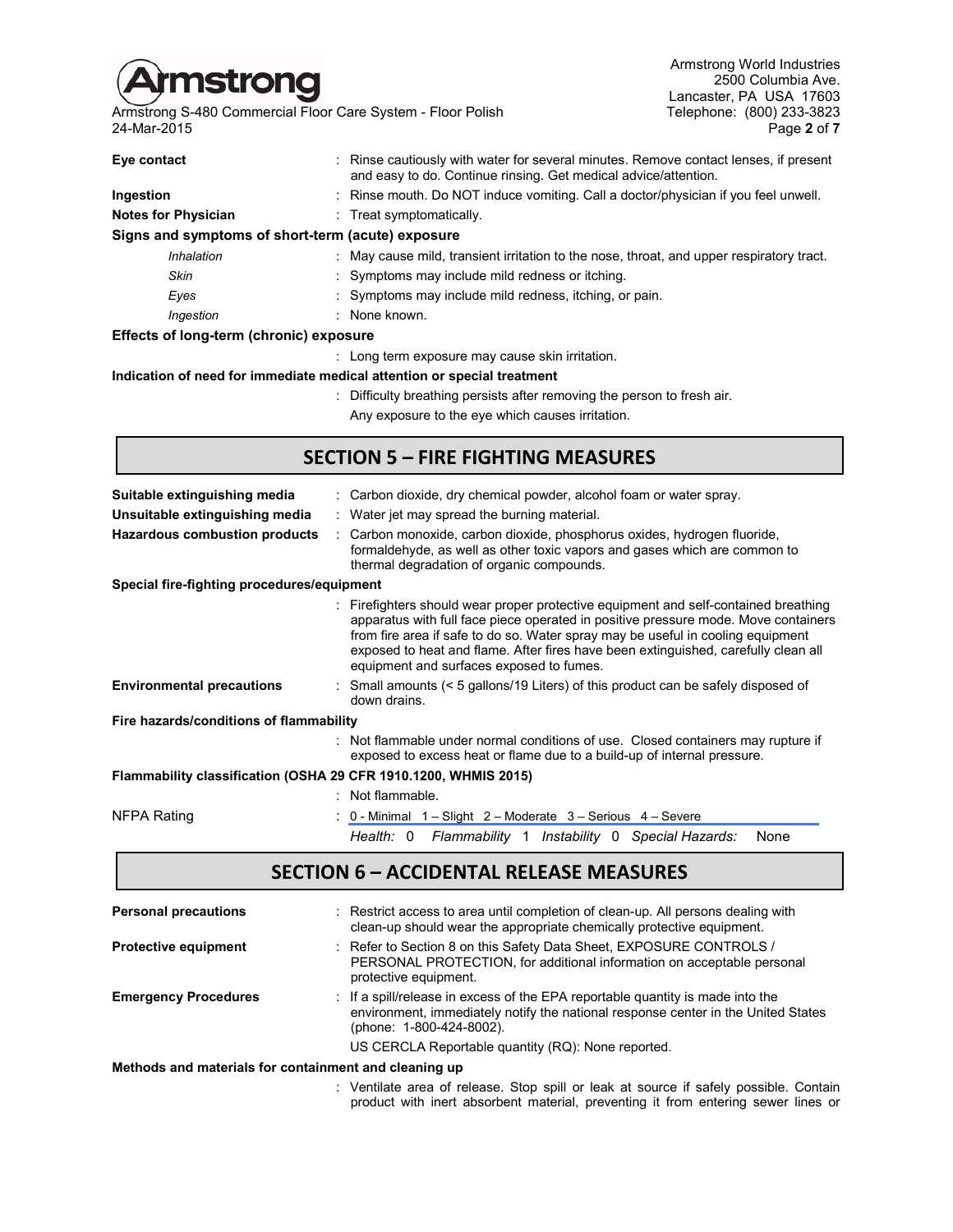| <b>Amstrong</b><br>24-Mar-2015   | Armstrong S-480 Commercial Floor Care System - Floor Polish                                                                                 | Armstrong World Industries<br>2500 Columbia Ave.<br>Lancaster, PA USA 17603<br>Telephone: (800) 233-3823<br>Page 3 of 7 |
|----------------------------------|---------------------------------------------------------------------------------------------------------------------------------------------|-------------------------------------------------------------------------------------------------------------------------|
|                                  | disposal (see Section 13). Notify the appropriate authorities as required.                                                                  | waterways. Gather up spilled material and place in suitable container for later                                         |
| <b>Prohibited materials</b>      | : None known.                                                                                                                               |                                                                                                                         |
| <b>Environmental precautions</b> | $\therefore$ Small amounts ( $\leq$ 5 gallons/19 Liters) of this product can be safely disposed of<br>drains or contaminating ground water. | down drains. Larger amounts should be contained and prevented from going down                                           |
| Reference to other sections      | : See Section 14 for disposal information.                                                                                                  |                                                                                                                         |
|                                  | <b>SECTION 7 - HANDLING AND STORAGE</b>                                                                                                     |                                                                                                                         |

| Safe handling procedures    | : Wear suitable protective equipment during handling. (See Section 8.) Observe<br>good hygiene standards. Use only with adequate ventilation. Wash thoroughly after<br>handling. Avoid contact with eyes, skin, or clothing. Keep container tightly closed.                 |
|-----------------------------|-----------------------------------------------------------------------------------------------------------------------------------------------------------------------------------------------------------------------------------------------------------------------------|
| <b>Storage requirements</b> | : Store in a cool, dry, well-ventilated area. Store away from heat and open flame.<br>Avoid storing in direct sunlight. Store in original container. Keep tightly closed when<br>not in use. Do not reuse empty container without commercial cleaning or<br>reconditioning. |
| Incompatible materials      | $\therefore$ See Section 10.                                                                                                                                                                                                                                                |
| Special packaging materials | : Always keep in containers made of the same materials as the supply container.                                                                                                                                                                                             |

# **SECTION 8 – EXPOSURE CONTROLS AND PERSONAL PROTECTION**

| <b>Permissible Exposure Limits</b>   | No exposure limits have been established for the product itself. Below are exposure<br>limits for the components in the product.                                                                                                                                     |                                                                            |                       |             |            |                 |
|--------------------------------------|----------------------------------------------------------------------------------------------------------------------------------------------------------------------------------------------------------------------------------------------------------------------|----------------------------------------------------------------------------|-----------------------|-------------|------------|-----------------|
| Ingredients                          |                                                                                                                                                                                                                                                                      | CAS#                                                                       | <b>ACGIH TLV</b>      |             |            | <b>OSHA PEL</b> |
|                                      |                                                                                                                                                                                                                                                                      |                                                                            | <b>TWA</b>            | <b>STEL</b> | <b>PEL</b> | <b>STEL</b>     |
| Diethylene glycol monoethyl ether    |                                                                                                                                                                                                                                                                      | 111-90-0                                                                   | 25 ppm<br>(AIHA WEEL) | N/Av        | N/Av       | N/Av            |
| <b>Engineering Controls</b>          | Use general or local exhaust ventilation to maintain air concentrations below<br>recommended exposure limits. Ventilation should effectively remove and prevent<br>buildup of any vapor generated from the handling of this product.                                 |                                                                            |                       |             |            |                 |
| <b>Personal Protection Equipment</b> |                                                                                                                                                                                                                                                                      |                                                                            |                       |             |            |                 |
| Eye / face protection                |                                                                                                                                                                                                                                                                      | Chemical goggles or safety glasses, as appropriate for the job.            |                       |             |            |                 |
| <b>Skin protection</b>               | Skin exposure to this product is generally not hazardous. Workers may choose to<br>wear gloves which are impervious to the material, such as nitrile rubber.                                                                                                         |                                                                            |                       |             |            |                 |
| <b>Body protection</b>               | Where extensive exposure to product is possible, use resistant coveralls, apron and<br>boots to prevent contact. Remove contaminated clothing and wash exposed skin.                                                                                                 |                                                                            |                       |             |            |                 |
| <b>Respiratory protection</b>        | Under normal conditions of use with adequate ventilation, respiratory protection<br>should not be necessary. If work process generates excessive quantities of vapor<br>or dust, or exposures in excess of any PEL, wear an appropriate organic vapor<br>respirator. |                                                                            |                       |             |            |                 |
| Site safety equipment                |                                                                                                                                                                                                                                                                      | An eyewash station should be made available in the immediate working area. |                       |             |            |                 |
| General hygiene considerations       | Avoid contact with eyes, skin and clothing. Avoid breathing vapors. Upon<br>completion of work, wash hands thoroughly. Remove soiled clothing and wash it<br>thoroughly before reuse. Clean all equipment and clothing at end of each work<br>shift.                 |                                                                            |                       |             |            |                 |

## **SECTION 9 – PHYSICAL AND CHEMICAL PROPERTIES**

| <b>Physical state</b>         | Liauid          | Appearance                            | : Watery, milky white liquid |
|-------------------------------|-----------------|---------------------------------------|------------------------------|
| Odor                          | : Not available | Odor threshold                        | : N/Av                       |
| рH                            | :86             | <b>Specific gravity</b>               | : 1.025                      |
| <b>Boiling point</b>          | : 212°F (100°C) | Coefficient of water/oil distribution | N/Av                         |
| <b>Melting/Freezing point</b> | : N/Av          | Solubility in water                   | Miscible                     |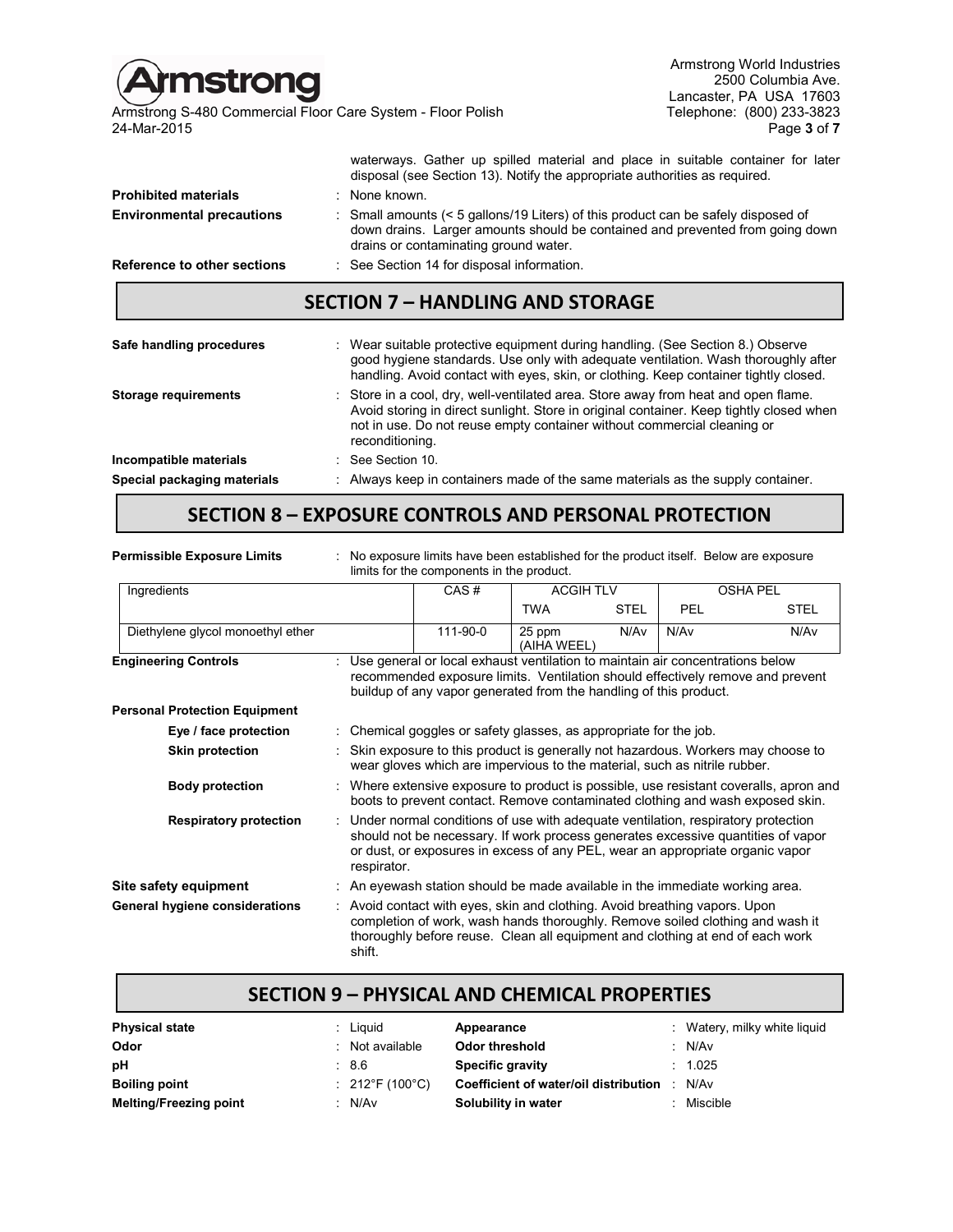# mstrong

Armstrong S-480 Commercial Floor Care System - Floor Polish Telephone: (800) 233-3823<br>24-Mar-2015 Page 4 of 7 24-Mar-2015 Page **4** of **7**

Armstrong World Industries 2500 Columbia Ave. Lancaster, PA USA 17603<br>Telephone: (800) 233-3823

| Vapor pressure (mm Hg $@$ 20 $°C$ / 68 $°F$ ) : | N/Av              | <b>Evaporation rate (n-Butyl acetate = 1)</b> $\therefore$ N/Av                           |                             |
|-------------------------------------------------|-------------------|-------------------------------------------------------------------------------------------|-----------------------------|
| Vapor density $(Air = 1)$                       | : $N/Av$          | Volatiles (% by weight)                                                                   | : Approximately $75 - 80\%$ |
| Volatile organic compounds (VOCs) :             | 0% per CARB rules |                                                                                           |                             |
| <b>Particle size</b>                            | : N/Av            | <b>Flammability classification</b>                                                        | : Not flammable             |
| <b>Flash point</b>                              |                   | $\therefore$ >93.3°C (>200°F) Lower flammable limit (% by vol) $\therefore$ Not available |                             |
| Flash point method                              |                   | : Setaflash closed Upper flammable limit (% by vol)                                       | : Not available             |
| <b>Auto-ignition temperature</b>                | : N/Av            | <b>Decomposition temperature</b>                                                          | : Not available             |
| <b>Viscosity</b>                                | : N/Av            | <b>Oxidizing properties</b>                                                               | : Not available             |
|                                                 |                   |                                                                                           |                             |

**Explosion data: Sensitivity to mechanical impact / static discharge**

**:** Not expected to be sensitive to mechanical impact or static discharge.

#### **SECTION 10 – REACTIVITY AND STABILITY INFORMATION**

| Reactivity                             | : Not reactive.                                                            |
|----------------------------------------|----------------------------------------------------------------------------|
| <b>Stability</b>                       | : Stable under the recommended storage and handling conditions prescribed. |
| <b>Hazardous reactions</b>             | : Hazardous polymerization does not occur.                                 |
| <b>Conditions to avoid</b>             | $:$ Extreme heat.                                                          |
| Materials to avoid and incompatability |                                                                            |
|                                        | : Strong oxidizing agents.                                                 |

#### **Hazardous decomposition products**

: None known, refer to hazardous combustion products in Section 5.

## **SECTION 11 – TOXICOLOGICAL INFORMATION**

| <b>Routes of exposure</b>                                  | <i>Inhalation:</i> YES                                     |                  |      | Skin Absorption: YES Skin and Eyes: Yes Ingestion: YES |
|------------------------------------------------------------|------------------------------------------------------------|------------------|------|--------------------------------------------------------|
| <b>Symptoms of exposure</b>                                | $\therefore$ See Section 4.                                |                  |      |                                                        |
| <b>Calculated Acute Toxicity Estimates for the Product</b> |                                                            |                  |      |                                                        |
| Inhalation                                                 | $>$ 100 mg/L                                               |                  |      |                                                        |
| Oral                                                       | > 20000 mg/kg                                              |                  |      |                                                        |
| Dermal                                                     | $: > 20000$ mg/kg                                          |                  |      |                                                        |
| <b>Toxicological data</b>                                  | : See below for individual ingredient acute toxicity data. |                  |      |                                                        |
|                                                            | LC50(4 hr)                                                 |                  | LD50 |                                                        |
| Ingredients                                                | Inhalation, rat, mg/L                                      | Oral, rat, mg/kg |      | Dermal, rabbit, mg/kg                                  |
| Diethylene glycol monoethyl<br>ether                       | 5.24                                                       | 5500             |      | 4200                                                   |

| Skin corrosion or irritation                             | : May cause mild irritation to skin.                                                                                                                                                                                                                                  |
|----------------------------------------------------------|-----------------------------------------------------------------------------------------------------------------------------------------------------------------------------------------------------------------------------------------------------------------------|
| Serious eye damage / eye irritation                      | May cause mild, temporary irritation to eyes.                                                                                                                                                                                                                         |
| Respiratory or skin sensitization                        | $:$ None known.                                                                                                                                                                                                                                                       |
| Germ cell mutagenicity                                   | : None known.                                                                                                                                                                                                                                                         |
| Carcinogenic status                                      | No components are classified as carcinogenic by IARC, ACGIH, NTP, and OSHA.                                                                                                                                                                                           |
| <b>Reproductive toxicity</b>                             | : None known.                                                                                                                                                                                                                                                         |
| <b>Specific Target Organ Toxicity, Single Exposure</b>   |                                                                                                                                                                                                                                                                       |
|                                                          | Pure Diethylene glycol monoethyl ether may cause Central Nervous System (CNS)<br>effects when sprayed or heated. Due to its low vapor pressure and its low concentration<br>in this product, Diethylene glycol monoethyl ether is unlikely to cause narcotic effects. |
| <b>Specific Target Organ Toxicity, Repeated Exposure</b> |                                                                                                                                                                                                                                                                       |
|                                                          | : None known.                                                                                                                                                                                                                                                         |
| <b>Aspiration hazard</b>                                 | None known.                                                                                                                                                                                                                                                           |
| <b>Additional information</b>                            | : N/Av                                                                                                                                                                                                                                                                |

## **SECTION 12 – ECOLOGICAL INFORMATION**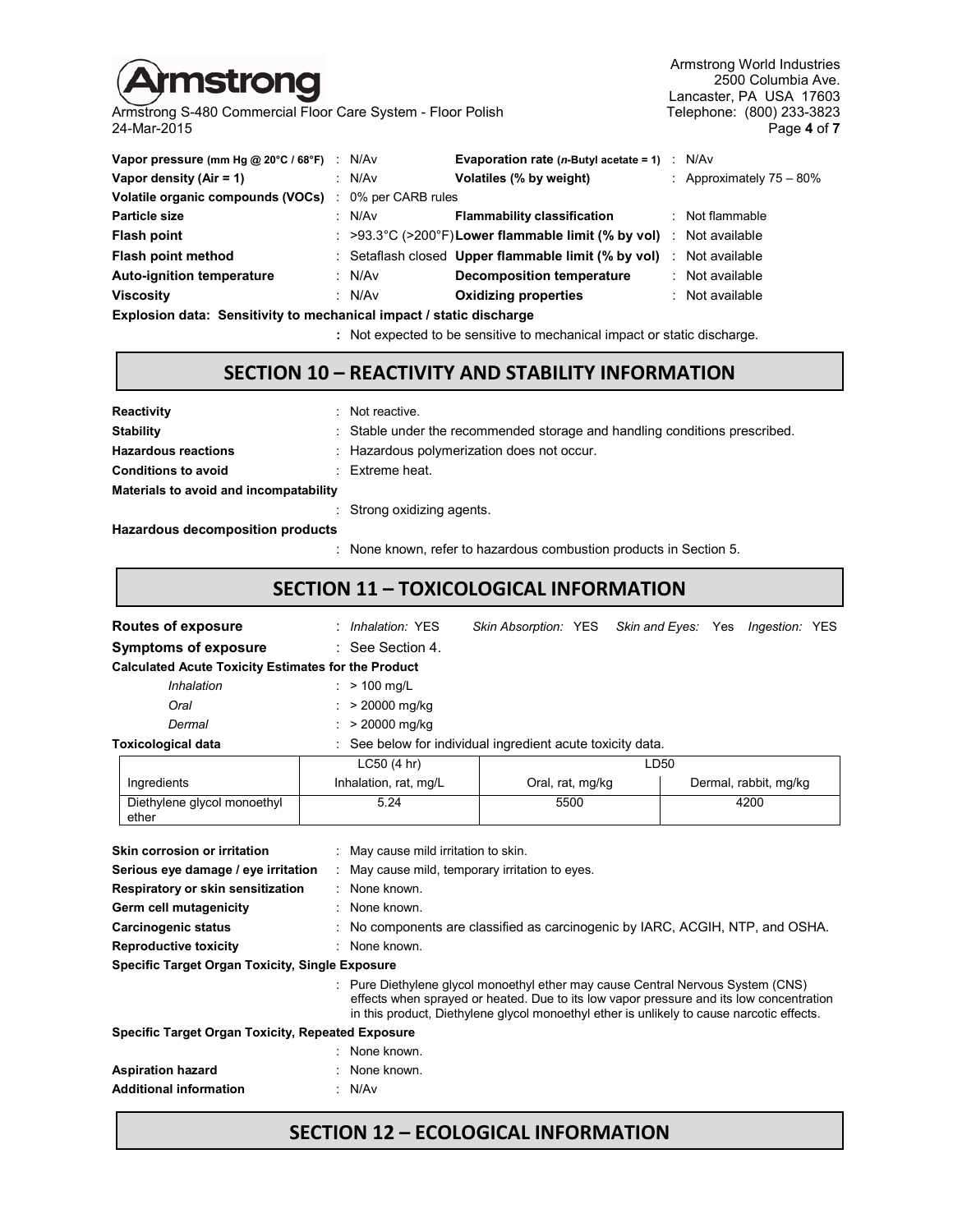

Armstrong S-480 Commercial Floor Care System - Floor Polish<br>24-Mar-2015 24-Mar-2015 Page **5** of **7**

Armstrong World Industries 2500 Columbia Ave. Lancaster, PA USA 17603<br>Telephone: (800) 233-3823

| <b>Environmental effects</b>     | : Large quantities of this product should not be allowed to enter drains or water<br>courses, or be deposited where it can affect ground or surface waters. |
|----------------------------------|-------------------------------------------------------------------------------------------------------------------------------------------------------------|
| <b>Ecotoxicity</b>               | : No data available.                                                                                                                                        |
| <b>Biodegradability</b>          | $\therefore$ No data available.                                                                                                                             |
| <b>Bioaccumulative potential</b> | : No data available.                                                                                                                                        |
| Mobility in soil                 | $\therefore$ No data available.                                                                                                                             |
| <b>PBT and vPvB assessment</b>   | : No data available.                                                                                                                                        |
| Other adverse effects            | $\therefore$ No data available.                                                                                                                             |

## **SECTION 13 – DISPOSAL CONSIDERATION**

| <b>Handling for disposal</b><br><b>Methods of disposal</b> | : Handle waste according to recommendations in Section 7.<br>: You must test your waste using methods described in 40 CFR Part 261 to<br>determine if it meets applicable definitions of hazardous wastes. Dispose in<br>accordance with all applicable federal, state, provincial and local regulations.<br>Contact your local, state, provincial or federal environmental agency for specific<br>rules. |  |  |
|------------------------------------------------------------|-----------------------------------------------------------------------------------------------------------------------------------------------------------------------------------------------------------------------------------------------------------------------------------------------------------------------------------------------------------------------------------------------------------|--|--|
| Packaging                                                  | : Handle contaminated packaging in the same manner as the product.                                                                                                                                                                                                                                                                                                                                        |  |  |
| <b>RCRA</b>                                                | . If this product, as supplied, becomes a waste in the United States, it may meet the<br>criteria of a hazardous waste as defined under RCRA. Title 40 CFR 261. It is the<br>responsibility of the waste generator to determine the proper waste identification<br>and disposal method. For disposal of unused or waste material, check with local,<br>state and federal environmental agencies.          |  |  |

## **SECTION 14 – TRANSPORTATION INFORMATION**

| Regulatory<br>Information                             | UN<br><b>Number</b> | <b>Shipping Name</b>                                                    | <b>Class</b> | Packing<br>Group | Label       |
|-------------------------------------------------------|---------------------|-------------------------------------------------------------------------|--------------|------------------|-------------|
| <b>TDG</b>                                            | <b>None</b>         | This product is not regulated according to Canadian<br>TDG regulations. | <b>None</b>  | <b>None</b>      | <b>None</b> |
| <b>TDG</b><br>Additional<br>Information               | <b>None</b>         |                                                                         |              |                  |             |
| <b>49 CFR/DOT</b>                                     | <b>None</b>         | This product is not regulated according to US DOT<br>regulations.       | <b>None</b>  | <b>None</b>      | <b>None</b> |
| <b>49 CFR/DOT</b><br>Additional<br><b>Information</b> | <b>None</b>         |                                                                         |              |                  |             |
| CEATIANI 4 F<br><b>DEALLI ATADV INFADALATIANI</b>     |                     |                                                                         |              |                  |             |

## **SECTION 15 – REGULATORY INFORMATION**

#### **Canadian Information:**

This product has been classified according to the hazard criteria of the Hazardous Products Regulations (HPR). This SDS contains all of the information required by the HPR.

Canadian Environmental Protection Act (CEPA) information: All ingredients listed appear on either the Domestic Substances List (DSL) or the Non- Domestic Substances List (NDSL).

#### **US Federal Information:**

TSCA: All ingredients appear on the Toxic Substances Control Act (TSCA) inventory.

CERCLA Reportable Quantity (RQ) (40 CFR 117.302): None reported.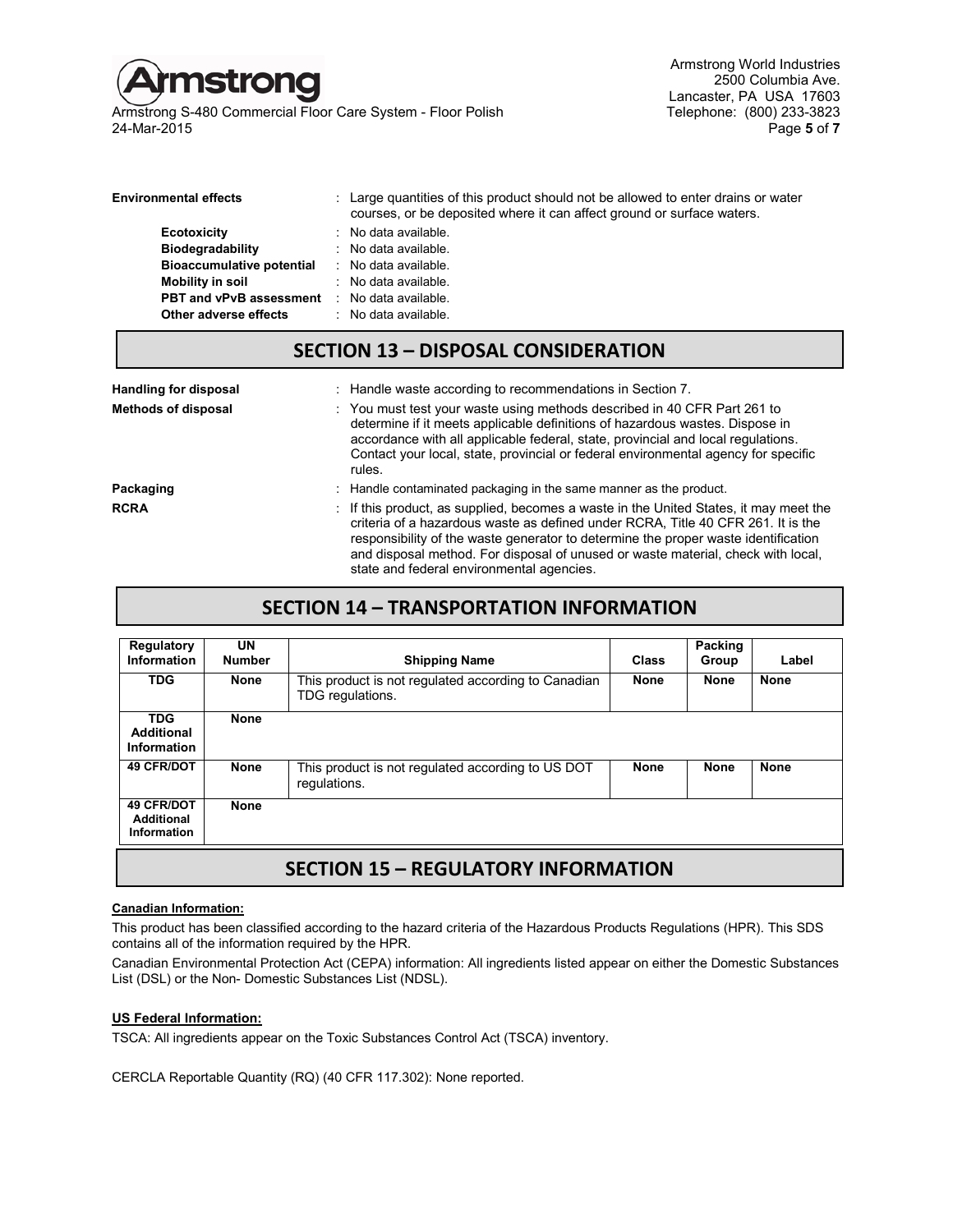

Armstrong S-480 Commercial Floor Care System - Floor Polish<br>24-Mar-2015 24-Mar-2015 Page **6** of **7**

Armstrong World Industries 2500 Columbia Ave. Lancaster, PA USA 17603<br>Telephone: (800) 233-3823

SARA TITLE III: Sec. 302, Extremely Hazardous Substances, 40 CFR 355: No Extremely Hazardous Substances are present in this material.

SARA TITLE III: Sec. 311 and 312, SDS Requirements, 40 CFR 370 Hazard Classes: Not Hazardous.

SARA TITLE III: Sec. 313, Toxic Chemicals Notification, 40 CFR 372: This product is not subject to SARA notification requirements, since it does not contain any Toxic Chemical constituents above *de minimus* concentrations.

#### **U.S. State Right To Know Laws**

California Proposition 65: This product does not contain any chemicals known to the State of California to cause cancer or reproductive harm.

Other State Right to Know Laws: Not applicable.

|             | <b>SECTION 16 - OTHER INFORMATION</b>                                                                                                                                                                                                                                                                                                                                                                                                                                                                                                                                                                                                                                                                                                                                                                                                                                                                                                                                                                                                                                                                                                                |
|-------------|------------------------------------------------------------------------------------------------------------------------------------------------------------------------------------------------------------------------------------------------------------------------------------------------------------------------------------------------------------------------------------------------------------------------------------------------------------------------------------------------------------------------------------------------------------------------------------------------------------------------------------------------------------------------------------------------------------------------------------------------------------------------------------------------------------------------------------------------------------------------------------------------------------------------------------------------------------------------------------------------------------------------------------------------------------------------------------------------------------------------------------------------------|
| HMIS Rating | : * - Chronic Hazard 0 - Minimal 1 – Slight 2 – Moderate 3 – Serious 4 – Severe<br>Health: 0<br>Flammability 1 Physical Hazard: 0 PPE: Gloves, safety glasses                                                                                                                                                                                                                                                                                                                                                                                                                                                                                                                                                                                                                                                                                                                                                                                                                                                                                                                                                                                        |
| Legend      | : ACGIH: American Conference of Governmental Industrial Hygienists<br><b>CAS: Chemical Abstract Services</b><br>CERCLA: Comprehensive Environmental Response, Compensation, and Liability<br>Act of 1980<br>CFR: Code of Federal Regulations<br>DOT: Department of Transportation<br><b>DSL: Domestic Substances List</b><br>EPA: Environmental Protection Agency<br>GHS: Globally Harmonized System<br>HPR: Hazardous Products Regulations<br>IARC: International Agency for Research on Cancer<br>Inh: Inhalation<br>N/Av: Not Available<br>N/Ap: Not Applicable<br>NIOSH: National Institute of Occupational Safety and Health<br>NTP: National Toxicology Program<br>OSHA: Occupational Safety and Health Administration<br>PEL: Permissible exposure limit<br>RCRA: Resource Conservation and Recovery Act<br>SARA: Superfund Amendments and Reauthorization Act<br>STEL: Short Term Exposure Limit<br>TDG: Canadian Transportation of Dangerous Goods Act & Regulations<br>TLV: Threshold Limit Values<br><b>TSCA: Toxic Substance Control Act</b><br>TWA: Time Weighted Average<br>WHMIS: Workplace Hazardous Materials Identification System |

#### **Disclaimer of Liability**

The Information presented herein is supplied as a guide to those who handle or use this product and has been prepared in good faith by technically knowledgeable personnel. It is not intended to be all-inclusive. The manner and conditions of use and handling may involve other and additional considerations. Safe work practices must be employed when working with any materials. It is important that the end user makes a determination regarding the adequacy of the safety procedures employed during the use of this product.

No warranty of any kind is given or implied. Armstrong World Industries, Inc. will not be liable for any damages, losses, injuries or consequential damages which may result from the use or reliance on any information contained herein.

#### **Prepared By:**

Armstrong World Industries, Inc. 2500 Columbia Ave. Lancaster, PA, USA 17603

(800) 233-3823 Visit our Website: http://www.floorexpert.com